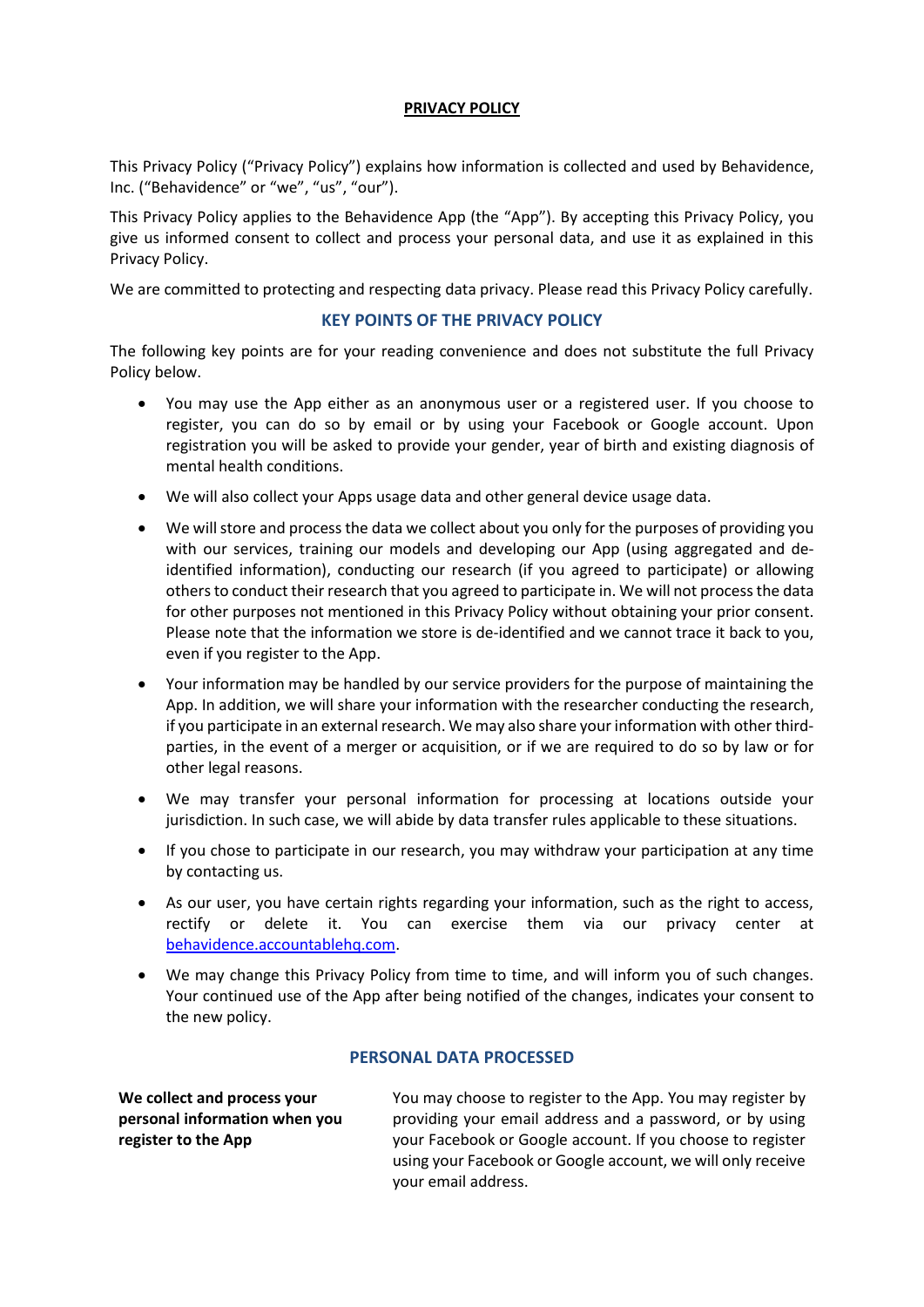In addition, upon registration you will be asked to provide your gender, year of birth and existing diagnosis of a mental health condition.

You will also be asked to choose whether you want to participate in the research we conduct to train our models and enhance our database, but participation in our research is not be a condition to using the App.

We refer to all this information as **"Initial Profile Information"**.

Please note that once you register to the App, our system assigns a unique ID to your account, and your email address or name is detached from any other information we collect about you.

Registration is not mandatory. You may choose to use our App as an anonymous user. In that case, you will not be required to provide the above information. However, please note that if you delete the App from your phone and reinstall it, we will not be able to recover the information we previously collected and processed about you.

**We collect and process usage data about other applications on your device, as well as general device usage data, as long as the App is active**

Once you have registered, and for as long as the App is active, we collect usage data about other application you have, as well as general device usage data. We collect this information from your device's applications' usage and activity logs, system clock, accelerometer, gyroscope and light sensor. We refer to this as **"Usage Data"**.

**To clarify, we do not collect information about your geolocation or your activity within any other application on your device. We only collect information regarding the times you opened or closed them.**

You do not have a legal obligation to provide us with your Initial Profile Information or your Usage Data. However, we are not be able to assess your Mental Health Similarity Score ("**MHSS**") if you choose to not share this information with us.

**We also collect analytics information about your use of the App** When you use the App, we record and collect certain information about your interaction with the App, including time and date of access, language used, buttons and links clicked, and actions taken while using the App. We refer to this data as "**App Analytics Information**".

# **DATA CONTROLLER**

| <b>Behavidence is the data</b>   | Behavidence is the data controller of the information       |
|----------------------------------|-------------------------------------------------------------|
| controller of the information    | described in this Privacy Policy. We determine the purposes |
| described in this Privacy Policy | and means of processing that data as part of our App.       |

| <b>Behavidence's contact</b> | Our contact information is: |
|------------------------------|-----------------------------|
| information                  | Behavidence, Inc.           |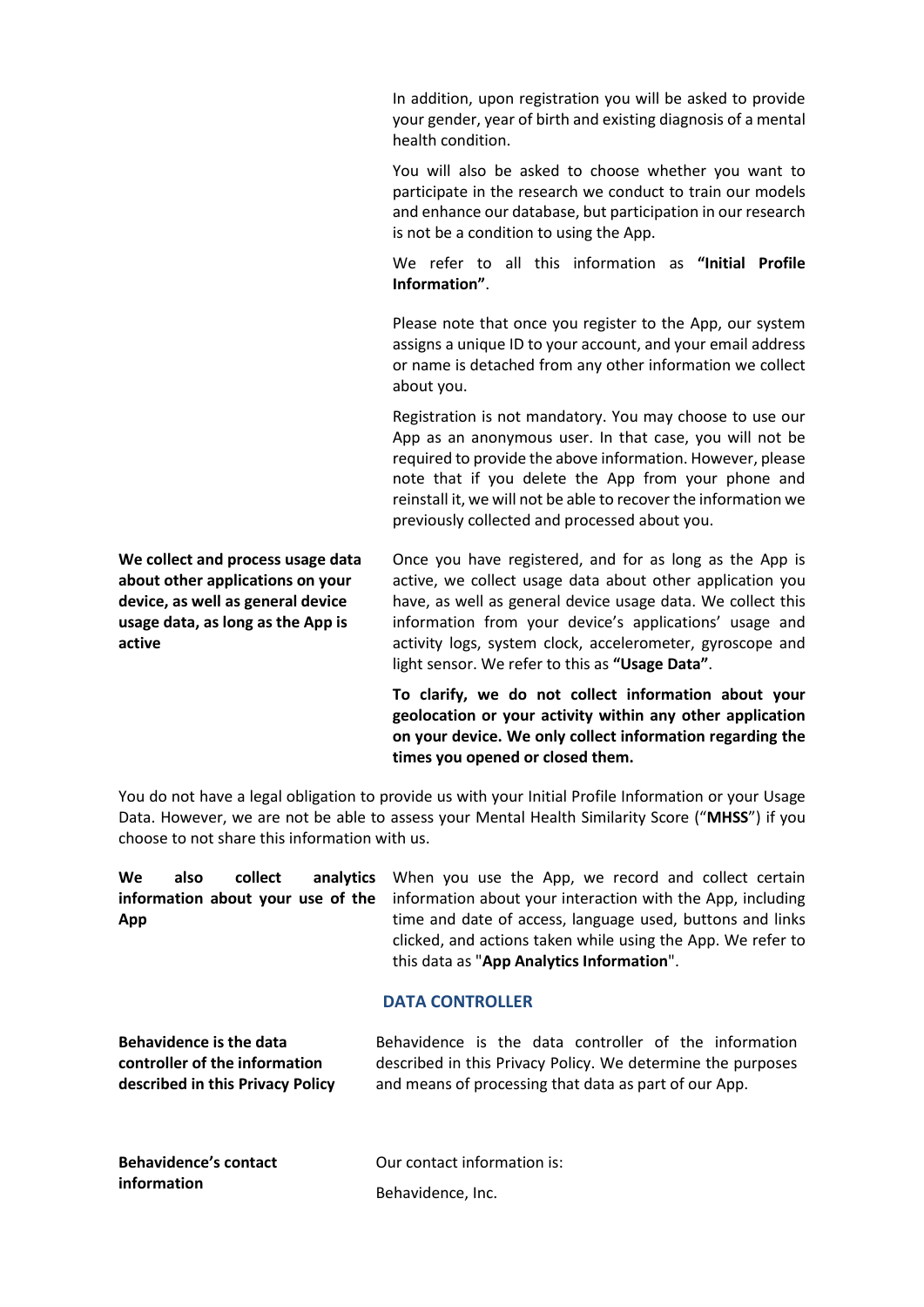# 99 Wall Street #4004 New York, NY 10005

# Email: [health@behavidence.com](mailto:health@behavidence.com)

#### **HOW WE PROCESS PERSONAL DATA**

| <b>To assess your MHSS</b>                                                                   | We process your personal information in order to assess<br>your MHSS and track any changes in it over time. We will<br>apply our pre-trained models to your Initial Profile<br>Information and your Usage Data, to determine whether<br>your digital behavior is similar to this of people with<br>depression, anxiety or ADHD/ADD. |
|----------------------------------------------------------------------------------------------|-------------------------------------------------------------------------------------------------------------------------------------------------------------------------------------------------------------------------------------------------------------------------------------------------------------------------------------|
| To conduct our research, enhance<br>database and<br>train<br>our<br>our<br>behavioral models | If you consent to join our research, we will process your<br>information to conduct our research, enhance our database<br>and train the models that encode behavioral profiles<br>relevant for the mental health conditions that our App<br>detects and tracks.                                                                     |
| allow<br>others to<br>conduct<br>To<br>research using our App                                | If you entered a research code in the App, we will process<br>your personal information and assess your MHSS in order to<br>allow the person who leads the research to conduct their<br>research.                                                                                                                                   |
| To maintain the App                                                                          | We process the App Analytics Information to provide,<br>maintain and improve your user experience when using our<br>App. We also will use the Analytics Information for quality<br>assurance and for development and enhancement of the<br>App.                                                                                     |
|                                                                                              | We will use the App Analytics Information to prevent fraud,<br>resolve disputes, troubleshoot problems, assist with any<br>investigations, enforce our terms of use for the App and take<br>other actions otherwise permitted by law.                                                                                               |

### **WHO PROCESSES YOUR DATA**

*We will not share your information with third parties, except in the events listed below or when you provide us your explicit and informed consent.* 

| operate the App | We will process information with We will store your Initial Profile Information, Data Usage<br>our service providers helping us to and MHSS with the assistance of our service providers. Your<br>personal information will be stored under your unique user<br>ID. |
|-----------------|---------------------------------------------------------------------------------------------------------------------------------------------------------------------------------------------------------------------------------------------------------------------|
|                 | In addition, we will process your App Analytics Information<br>with the assistance of our service providers who assist us<br>with the internal operations of the App. These companies                                                                               |

are authorized to use your statistical information, which does not contain any identifying details about you, only as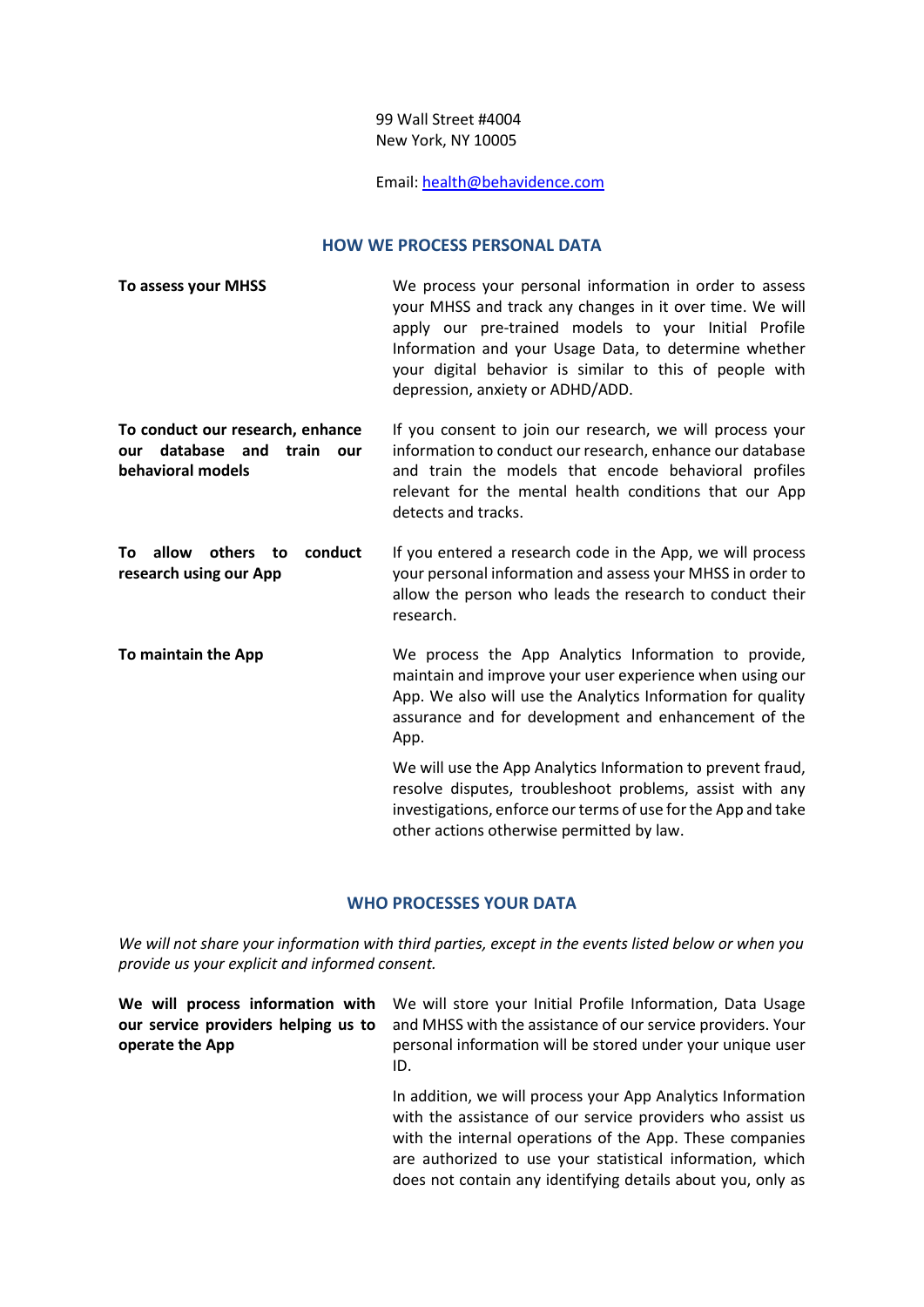| necessary to provide these services to us and not for their |  |  |  |
|-------------------------------------------------------------|--|--|--|
| own promotional purposes.                                   |  |  |  |

| If you participate in an external<br>research, we will share information<br>with the researcher conducting the<br>research           | If you entered a research code in the App, we will share your<br>personal information and your MHSS with the researcher<br>conducting the research.                                                                                                                                                                                                                                           |
|--------------------------------------------------------------------------------------------------------------------------------------|-----------------------------------------------------------------------------------------------------------------------------------------------------------------------------------------------------------------------------------------------------------------------------------------------------------------------------------------------------------------------------------------------|
| We will share information with<br>competent authorities, if you abuse<br>your right to use the App, or violate<br>any applicable law | If you have abused your rights to use the App, or violated<br>any applicable law, we will share information with<br>competent authorities and with third parties (such as legal<br>counsels and advisors), for the purpose of handling of the<br>violation or breach.                                                                                                                         |
| We will share your information if we<br>are legally required                                                                         | We will share your information if we are required to do so<br>by a judicial, governmental or regulatory authority.                                                                                                                                                                                                                                                                            |
| We will share your Information with<br>third-parties in any event of change<br>in our structure                                      | If the operation of our business is organized within a<br>different framework, or through another legal structure or<br>entity (such as due to a merger or acquisition), we will share<br>information only as required to enable the structural change<br>in the operation of the business.                                                                                                   |
|                                                                                                                                      | <b>SECURITY</b>                                                                                                                                                                                                                                                                                                                                                                               |
| We implement measures to secure<br>your information                                                                                  | We implement measures to reduce the risks of damage, loss<br>of information and unauthorized access or use of<br>information. However, these measures do not provide<br>absolute information security. Therefore, although efforts<br>are made to secure personal information, it is not<br>guaranteed, and you cannot expect that the App will be<br>immune from information security risks. |

### **INTERNATIONAL DATA TRANSFERS**

We will internationally transfer If we transfer your personal data for processing at locations **information in accordance with applicable data protection laws** outside your jurisdiction, we will abide by data transfer rules applicable to these situations.

#### **WITHDRAWL OF PARTICIPATION IN OUR RESEARCH**

**If you choose to participate in our research, you may withdraw your participation at any time** If you chose to participate in a research may withdraw your participation at any time by contacting us at [health@behavidence.com.](mailto:health@behavidence.com) If you ask to withdraw your participation, we will delete all your personal information relating to the research.

## **INFORMATION FOR THOSE RESIDING IN THE EUROPEAN ECONOMIC AREA**

**Legal basis under EU/EEA law for processing your personal data.** The legal basis under EU/EEA law for processing your Initial Profile Information and Usage Data for the purpose of assessing your MHSS, is the necessity of processing for the performance of the contract between you and us, under which we provide the service of assessing your MHSS.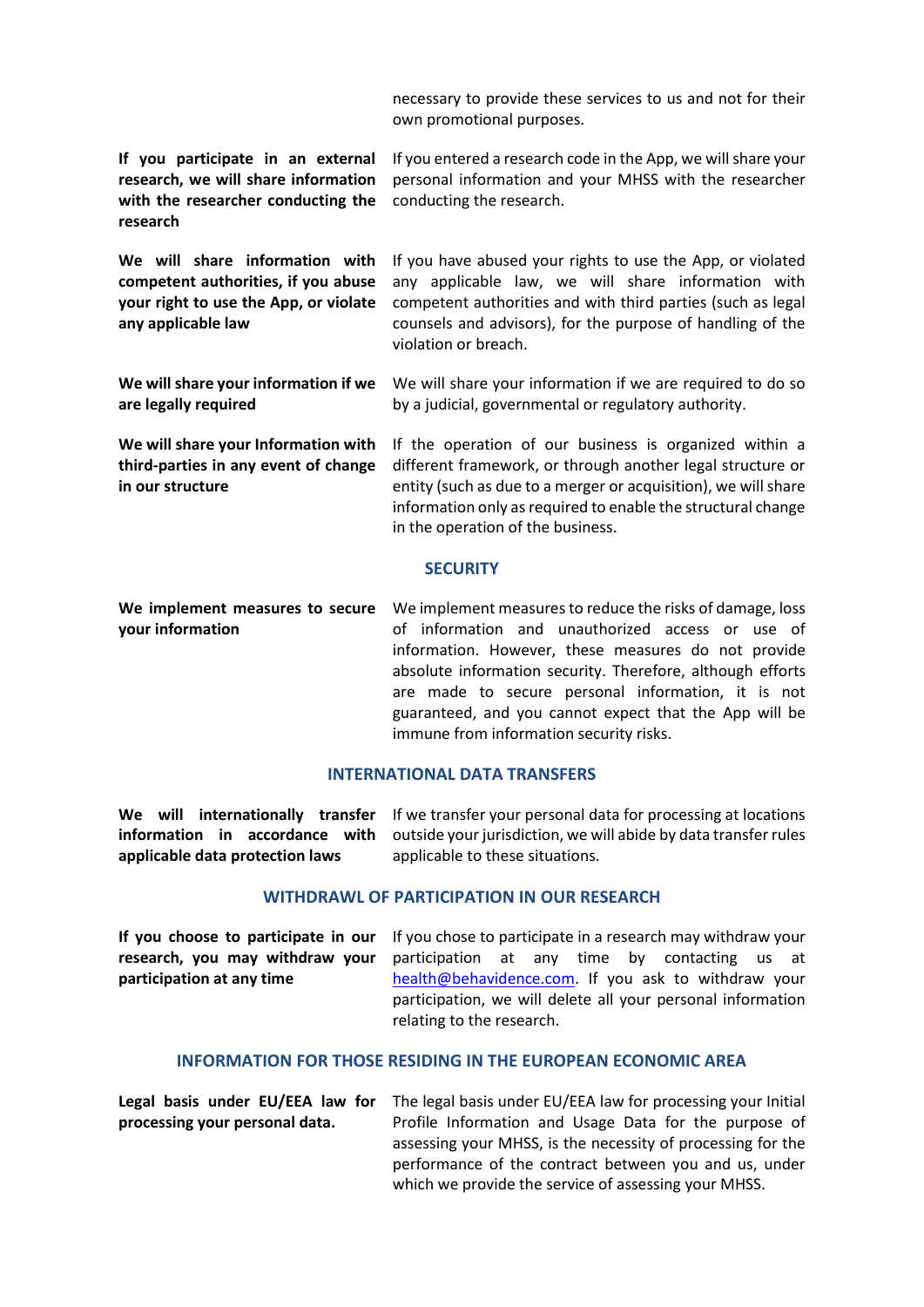The legal basis under EU/EEA law for processing your Initial Profile Information and Usage Data for the purpose of conducting our research and training our models, is your consent to participate in our research.

The legal basis under EU/EEA law for processing App Analytics Information is our legitimate interest in maintaining, developing and enhancing the App.

The legal basis under EU/EEA law for processing your App Analytics Information and Contact Information for the purpose of handling instances of abusive use of the App is our legitimate interests in defending and enforcing against violations and breaches that are harmful to our business.

The legal basis under EU/EEA law for processing your information with authorities or where we are legally required to share it, is our legitimate interests in complying with mandatory legal requirements imposed on us.

The legal basis under EU/EEA law for processing your information in the event of a change in our corporate structure is our legitimate interests in our business continuity.

Subject to applicable law, you have the right to lodge a complaint with your local data protection authority. If you are in the EU, then according to Article 77 of the GDPR, you can lodge a complaint to the supervisory authority, in particular in the Member State of your residence, place of work or place of alleged infringement of the GDPR. For a list of supervisory authorities in the EU, clic[k here.](http://ec.europa.eu/newsroom/article29/document.cfm?action=display&doc_id=50061)

### **YOUR RIGHTS**

As our user, you have the following rights:

**Right to Access** your personal data that we process and receive a copy of.

**Right to Rectify** inaccurate your personal data we have collected and to have incomplete personal data completed.

**Right to Data Portability**, that is, to receive the personal data that you provided to us, in a structured, commonly used and machine-readable format. You have the right to transmit this data to another service provider. Where technically feasible, you have the right that your personal data be transmitted directly from us to the service provider you designate.

**Right to Object**, based on your particular situation, to using your personal data on the basis of our legitimate interest. However, we may override the objection if we demonstrate compelling legitimate grounds, or for the establishment,

**You have a right to submit a complaint to the relevant supervisory data protection authority.**

**You have rights to access, update or delete information, obtain a copy of your information, and object or restrict certain data processing activities.**